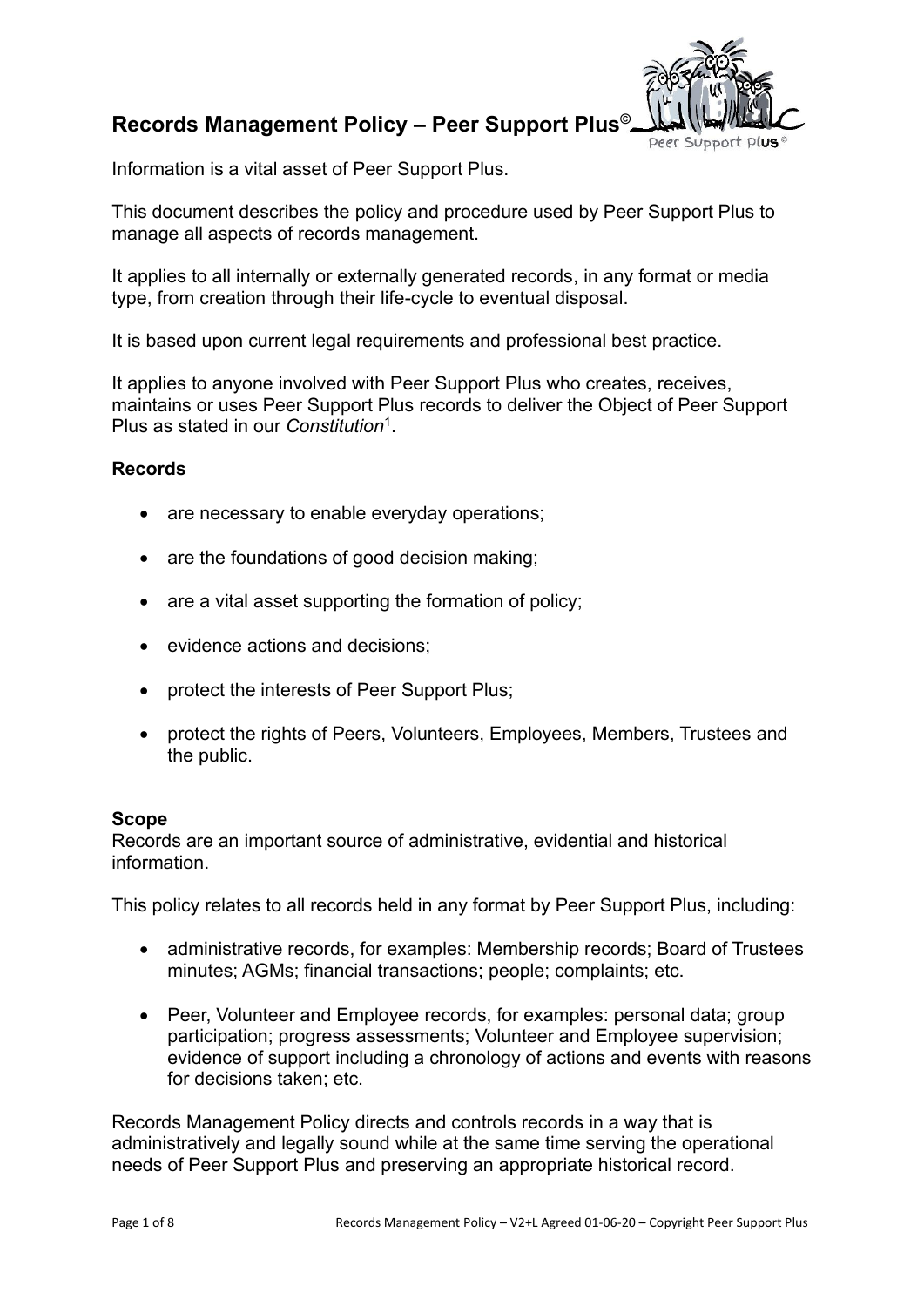The key components of records management are:

- Record creation
- Record keeping
- Record maintenance
- Access and disclosure
- Closure or transfer
- Archiving
- Disposal

#### **Aims of our Records Management System**

In order to be effective, accurate and safe records must be factual (avoiding jargon and irrelevant speculation), be made as soon as possible after the event, and be dated and signed where appropriate.

Our Records Management System aims to ensure that relevant people are trained in their record keeping responsibilities; and that records:

- are secure
- can be trusted
- are available when needed
- can be accessed by the people entitled to access them
- can be understood by the people entitled to view them
- can be maintained through time
- are retained until no longer required and then disposed of appropriately

#### **Retention of records**

The length of time a record must be retained depends on the type of record.

Records shall be retained for the relevant statutory period, or as stated in our Records Retention Schedule (below).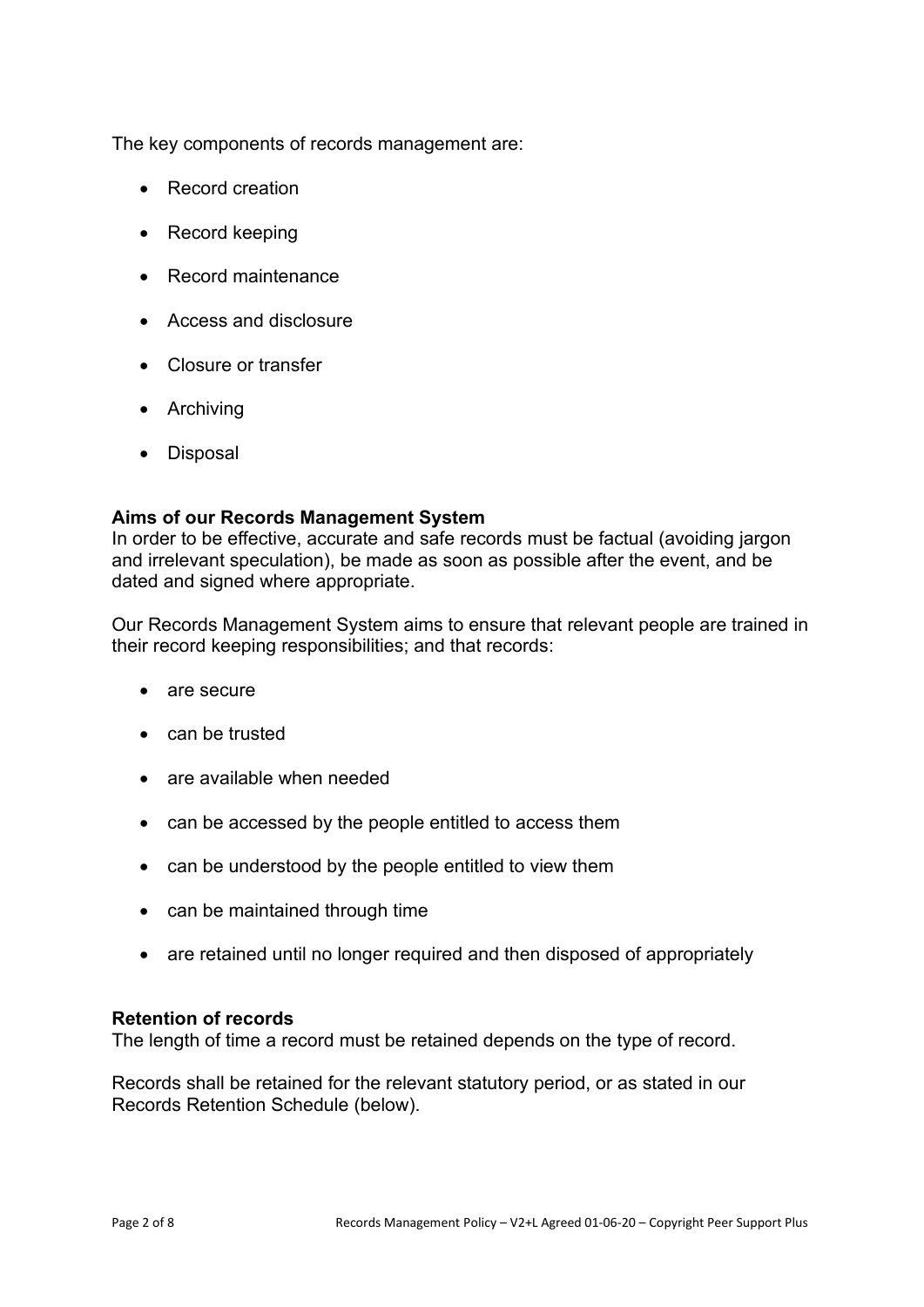## **Disposal of records**

Records must be disposed of appropriately once their retention period has expired.

Records should not be retained beyond disposal dates.

If paper documents are shredded internally then a cross-shredder must be used. If records are destroyed by an external organisation then a certificate of destruction should be obtained.

#### **Non-compliance with the policy**

Serious or repeated non-compliance with this policy will be regarded as misconduct and any person who fails to comply may face disciplinary action. All breaches will be fully investigated.

**Note**<sup>1</sup> available on our website [peersupportplus.org](http://www.peersupportplus.org/)

**Records Retention Schedule** begins on the next page…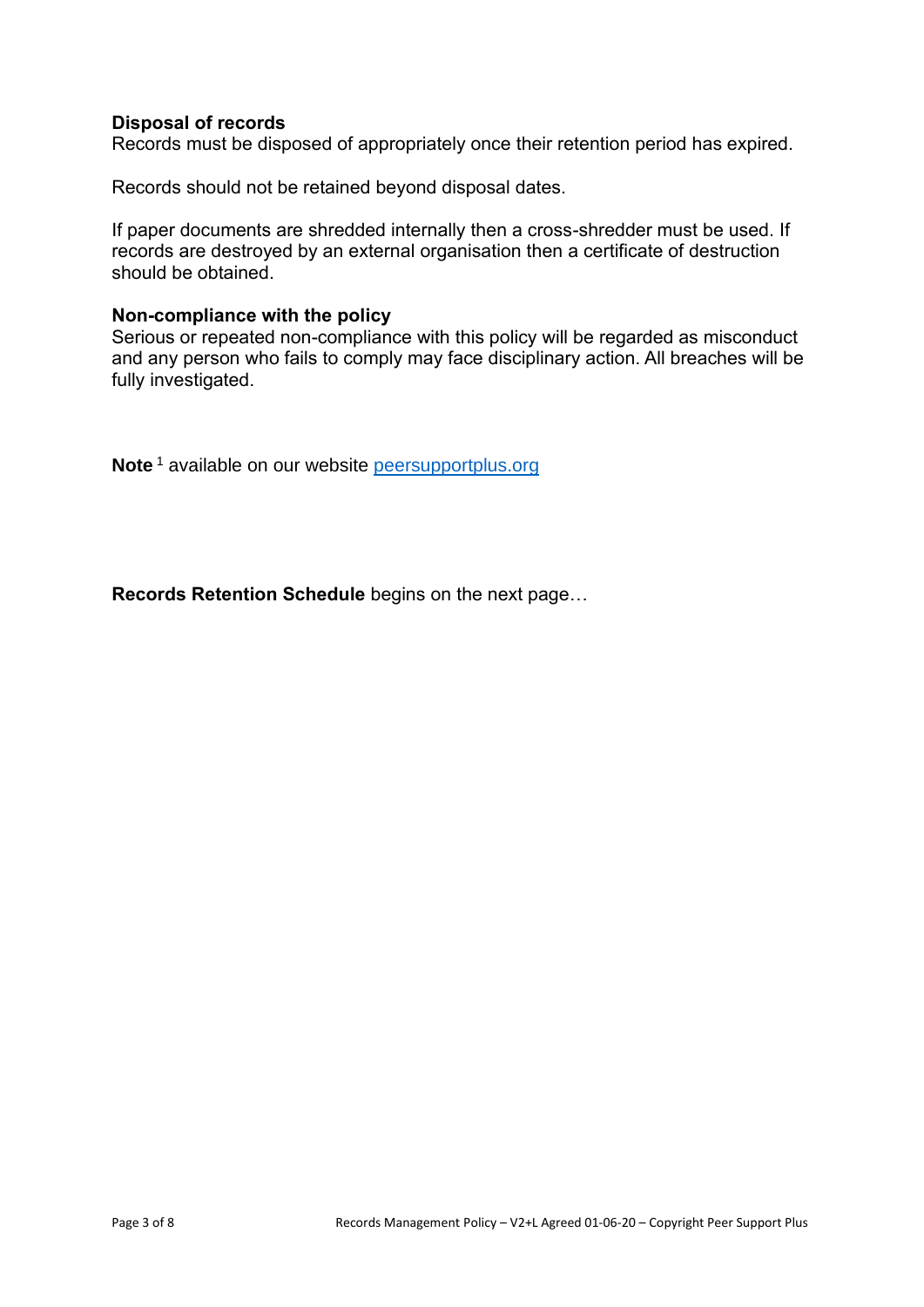# **Records Retention Schedule**

| Category                  | <b>Record type</b>                                                                                                                                                                                                                                                                                                                                                                                                                    | <b>Retention</b>                                                                                                                                                                                                                                                                    | <b>Relevant Legislation</b>                                                                                                                                                                                            |
|---------------------------|---------------------------------------------------------------------------------------------------------------------------------------------------------------------------------------------------------------------------------------------------------------------------------------------------------------------------------------------------------------------------------------------------------------------------------------|-------------------------------------------------------------------------------------------------------------------------------------------------------------------------------------------------------------------------------------------------------------------------------------|------------------------------------------------------------------------------------------------------------------------------------------------------------------------------------------------------------------------|
| Health &<br><b>Safety</b> | <b>First Aid/Accident book</b>                                                                                                                                                                                                                                                                                                                                                                                                        | <b>Statutory</b><br>3 years from the date of the last entry<br>If the accident involves a child or young<br>adult, then until that person reaches the<br>age of 21                                                                                                                  | RIDDOR - Reporting of Injuries,<br><b>Diseases and Dangerous</b><br><b>Occurrences Regulations 2013</b><br><b>Limitation Act 1980</b><br>Special rules apply concerning<br>incidents involving hazardous<br>substances |
|                           | Control of Substances Hazardous to Health<br>(COSHH) assessments                                                                                                                                                                                                                                                                                                                                                                      | <b>Recommended</b><br>Permanently for records relating to<br>hazardous substances                                                                                                                                                                                                   | <b>Control of Substances Hazardous to</b><br>Health (COSHH)                                                                                                                                                            |
| People<br>Peers           | Includes:<br><b>Personal Information</b><br>$\bullet$<br>Contact record<br>$\bullet$<br>Peer Relationship application / agreement<br>$\bullet$<br>Privacy Notice consent<br>$\bullet$<br>Diversity information<br>$\bullet$<br>Group engagement application / acceptance<br>$\bullet$<br>Group attendance records<br>$\bullet$<br>Monitoring and Assessment (e.g. WEMWBS)<br>$\bullet$<br>Peer Relationship ended date / reasons<br>٠ | <b>Statutory</b><br>Destroy 7 years after end of year in which<br>the Peer Relationship ended<br>20 years from the date the Peer<br>Relationship ended if the Named<br>Individual's File includes actions taken by<br>Peer Support Plus in relation to Mental<br><b>Health Acts</b> | <b>Limitations Act 1980</b><br><b>Mental Health Act 1983</b><br><b>Mental Health Act 2007</b>                                                                                                                          |
| People<br>Volunteers      | Includes:<br>Personal information<br>$\bullet$<br>Supervision record<br>$\bullet$<br>Training record<br>$\bullet$<br>Experience record<br>$\bullet$<br>Performance management<br>$\bullet$<br><b>Compliments and Complaints</b><br>$\bullet$<br>Resignation date / reasons                                                                                                                                                            | Nothing statutory or recommended<br>Peer Support Plus will apply the Data<br>Protection principles recommended by the<br>Information Commissioners Office (ICO) for<br>an exempt organisation                                                                                       | <b>Information Commissioners Office</b>                                                                                                                                                                                |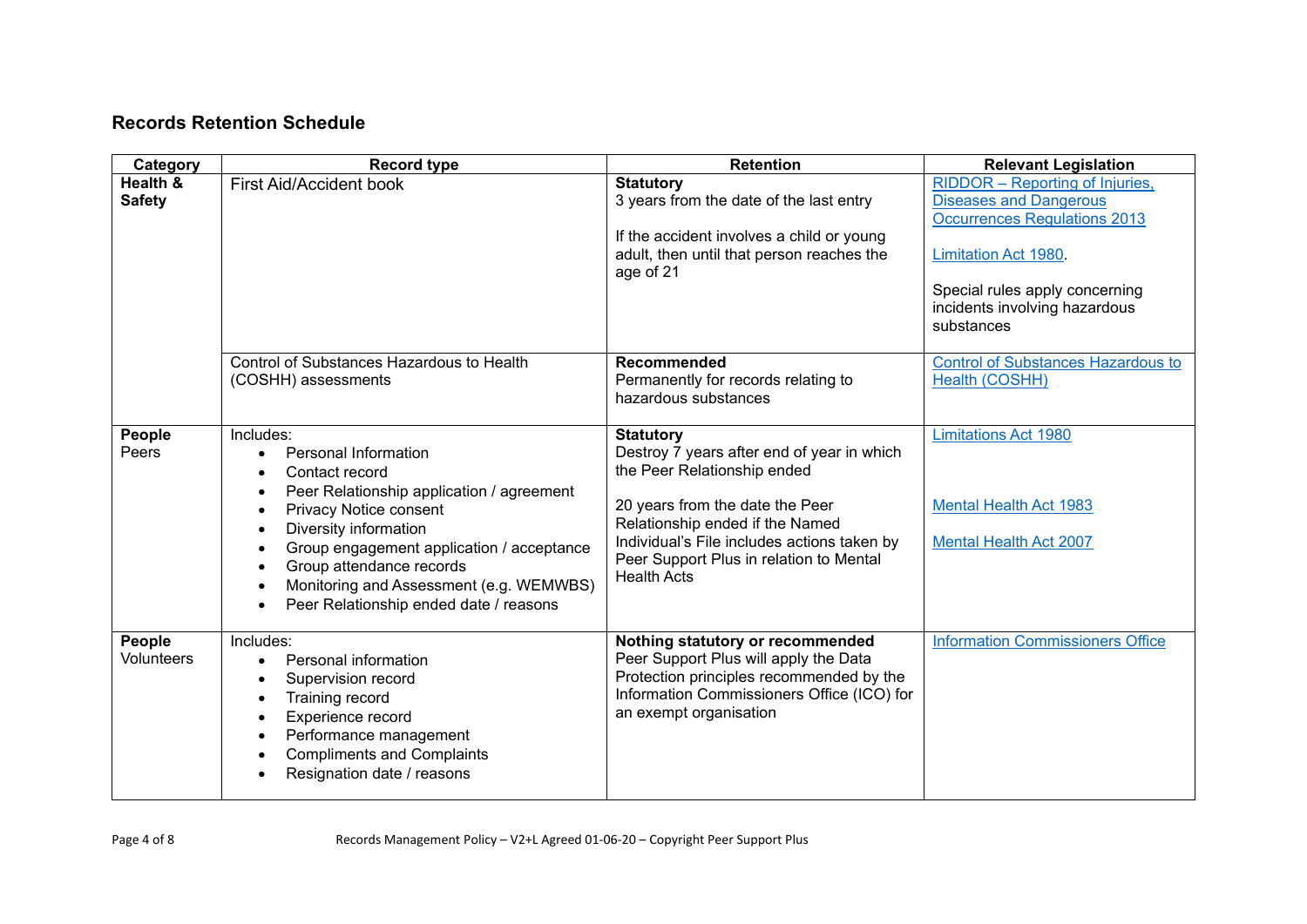| People<br>Employees | For many types of employment records, there is no definitive retention period – it is up to the Peer Support Plus to decide how long to keep<br>them. Different organisations make widely differing decisions about the retention periods to adopt. Peer Support Plus must decide what<br>would be a necessary retention period, depending on the type of record<br>Best Practice is based on the time limits for potential tribunal or civil claims, which is often a question of judgement rather than there being<br>any definitive right and wrong. For example, some records managers in public sector organisations recommend keeping an employee's<br>records until they reach the age of 100, especially for pension purposes<br>Where the recommended retention period is 6 years, this is based on the 6-year time limit within which legal proceedings must be<br>commenced under the Limitation Act 1980. Where documents may be relevant to a contractual claim, it is recommended that records are<br>retained for at least the corresponding 6-year limitation period |                                                                                                                                                                                                                                                                                                                                                                                                                          |                             |
|---------------------|--------------------------------------------------------------------------------------------------------------------------------------------------------------------------------------------------------------------------------------------------------------------------------------------------------------------------------------------------------------------------------------------------------------------------------------------------------------------------------------------------------------------------------------------------------------------------------------------------------------------------------------------------------------------------------------------------------------------------------------------------------------------------------------------------------------------------------------------------------------------------------------------------------------------------------------------------------------------------------------------------------------------------------------------------------------------------------------|--------------------------------------------------------------------------------------------------------------------------------------------------------------------------------------------------------------------------------------------------------------------------------------------------------------------------------------------------------------------------------------------------------------------------|-----------------------------|
|                     | Includes:<br>Personal information<br>$\bullet$<br>Training record<br>Performance management<br>Sickness records<br>$\bullet$<br>Disciplinary/Grievance records                                                                                                                                                                                                                                                                                                                                                                                                                                                                                                                                                                                                                                                                                                                                                                                                                                                                                                                       | <b>Recommended</b><br>6 years after employment ceases                                                                                                                                                                                                                                                                                                                                                                    | <b>Limitations Act 1980</b> |
|                     | For unsuccessful candidates:<br>Employment application forms and interview<br>$\bullet$<br>notes.                                                                                                                                                                                                                                                                                                                                                                                                                                                                                                                                                                                                                                                                                                                                                                                                                                                                                                                                                                                    | Recommended<br>1 year<br>Because of the time limits in the various discrimination Acts, minimum retention<br>periods for records relating to advertising of vacancies and job applications should<br>be at least 6 months. A year may be more advisable as the time limits for bringing<br>claims can be extended. Successful job applicants' documents will always be<br>transferred to their (Named Individual's) file |                             |
|                     | Parental leave                                                                                                                                                                                                                                                                                                                                                                                                                                                                                                                                                                                                                                                                                                                                                                                                                                                                                                                                                                                                                                                                       | Recommended<br>5 years from birth/adoption of the child<br>18 years if the child receives a disability allowance                                                                                                                                                                                                                                                                                                         |                             |
|                     | Redundancy - Reasons, calculations of payments,<br>refunds, notification to Secretary of State                                                                                                                                                                                                                                                                                                                                                                                                                                                                                                                                                                                                                                                                                                                                                                                                                                                                                                                                                                                       | <b>Recommended</b><br>6 years from the date of redundancy                                                                                                                                                                                                                                                                                                                                                                |                             |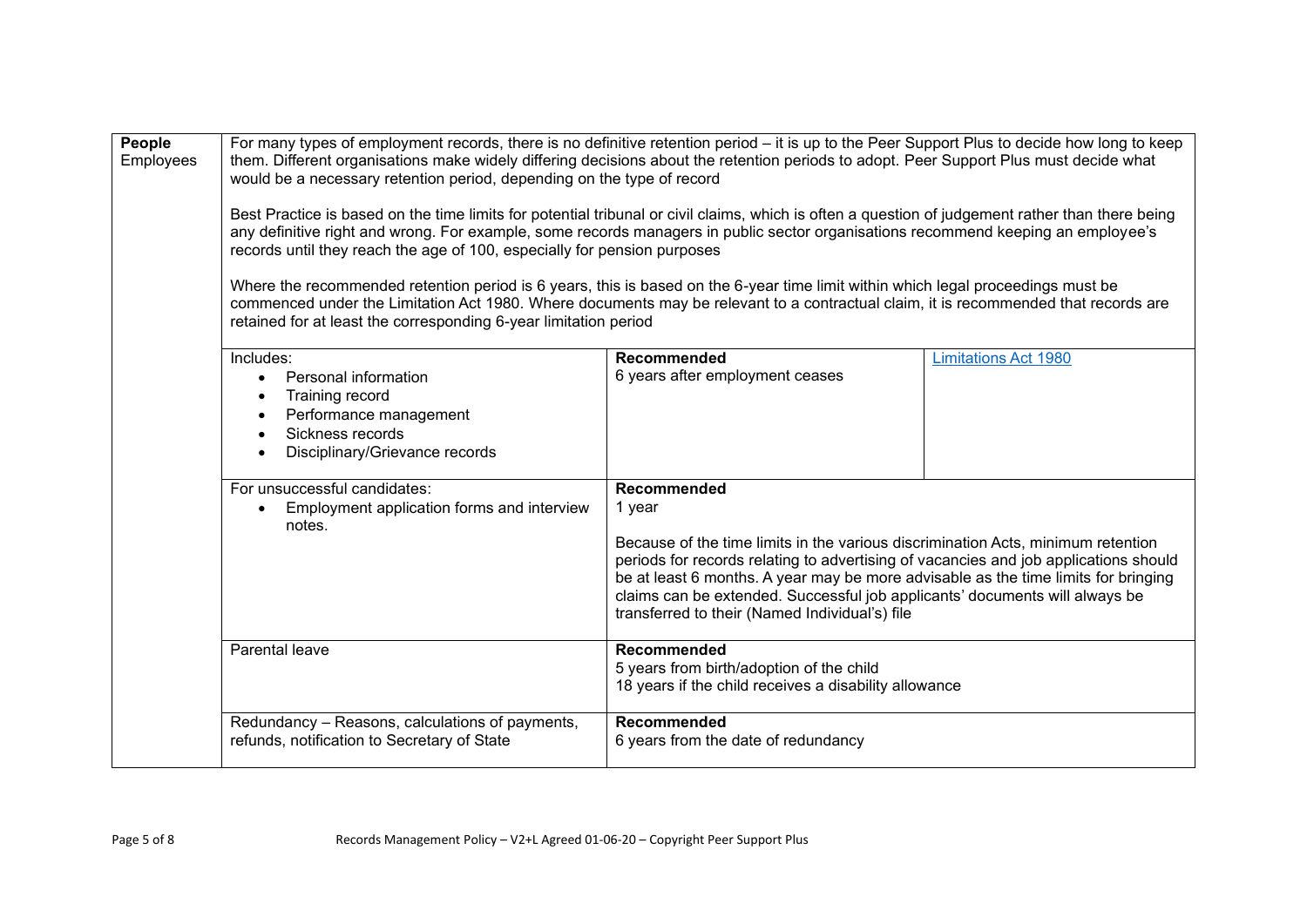| <b>Monitoring</b><br>and<br><b>Evaluation</b> | Monitoring is the systematic and routine collection of<br>information from projects and programmes and<br>contracts for four main purposes:<br>To learn from experiences to improve<br>practices and activities in the future;<br>To have internal and external accountability<br>$\bullet$<br>of the resources used and the results<br>obtained;<br>To take informed decisions on the future of<br>the initiative;<br>To promote empowerment of beneficiaries of<br>the initiative.<br>Evaluation is assessing, as systematically and<br>objectively as possible, a project, programme, or<br>contract while in-progress and when completed | <b>Recommended</b><br>3 years after the end date of the project,<br>programme, or contract |                                        |
|-----------------------------------------------|----------------------------------------------------------------------------------------------------------------------------------------------------------------------------------------------------------------------------------------------------------------------------------------------------------------------------------------------------------------------------------------------------------------------------------------------------------------------------------------------------------------------------------------------------------------------------------------------------------------------------------------------|--------------------------------------------------------------------------------------------|----------------------------------------|
| <b>Meeting</b><br>minutes                     | Delivery Team meetings                                                                                                                                                                                                                                                                                                                                                                                                                                                                                                                                                                                                                       | Recommended<br>3 years                                                                     |                                        |
|                                               | <b>Board of Trustees</b>                                                                                                                                                                                                                                                                                                                                                                                                                                                                                                                                                                                                                     | <b>Recommended</b><br>Permanently                                                          |                                        |
| General<br><b>Administration</b>              | Employers Liability Insurance - Certificate<br>(Compulsory immediately we become an employer)                                                                                                                                                                                                                                                                                                                                                                                                                                                                                                                                                | <b>Statutory</b><br>20 Years                                                               | <b>Employers Liability Regulations</b> |
|                                               | Insurance - Policies                                                                                                                                                                                                                                                                                                                                                                                                                                                                                                                                                                                                                         | <b>Statutory</b><br>3 years after lapse                                                    |                                        |
|                                               | Leases                                                                                                                                                                                                                                                                                                                                                                                                                                                                                                                                                                                                                                       | <b>Statutory</b><br>15 years after expiry                                                  |                                        |
|                                               | Complaints                                                                                                                                                                                                                                                                                                                                                                                                                                                                                                                                                                                                                                   | <b>Statutory</b><br>6 years after investigation complete                                   |                                        |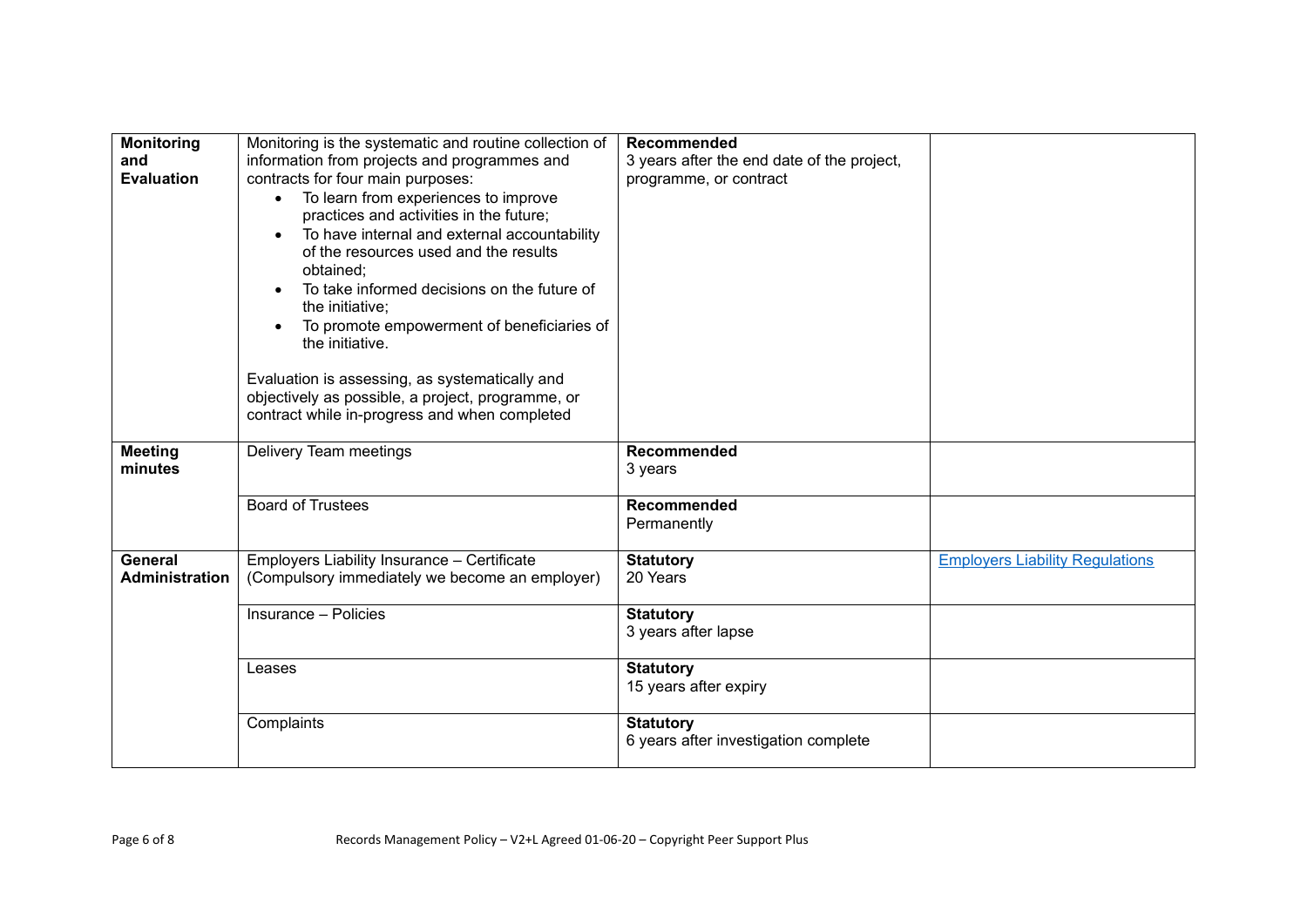|                | Registers / Sign-in sheets                                                                                                                                              | <b>Recommended</b><br>12 months after last entry                                                                                                                                              |                                                                                                 |
|----------------|-------------------------------------------------------------------------------------------------------------------------------------------------------------------------|-----------------------------------------------------------------------------------------------------------------------------------------------------------------------------------------------|-------------------------------------------------------------------------------------------------|
|                | General correspondence that does not fit any other<br>Category in this schedule                                                                                         | Nothing statutory or recommended<br>Peer Support Plus will apply the Data<br>Protection principles recommended by the<br>Information Commissioners Office (ICO)<br>for an exempt organisation | <b>Information Commissioners Office</b>                                                         |
| <b>Finance</b> | Annual accounts and annual review                                                                                                                                       | <b>Statutory</b><br>Permanently                                                                                                                                                               |                                                                                                 |
|                | Accounting records                                                                                                                                                      | <b>Statutory</b><br>6 years from the end of the financial year<br>in which the transaction was made                                                                                           | <b>Charities Act 2011</b><br><b>Charity Commission - Guidance</b>                               |
|                | <b>Gift Aid declarations</b>                                                                                                                                            | <b>Statutory</b><br>6 years after last payment made                                                                                                                                           |                                                                                                 |
|                | Legacies                                                                                                                                                                | <b>Statutory</b><br>6 years after estate has been wound up                                                                                                                                    |                                                                                                 |
|                | Money purchase details<br>e.g. cash books, purchase ledgers, invoices,<br>petty cash, bank statements and<br>reconciliations, sales ledger, donations<br>correspondence | Recommended<br>6 years after transfer or value taken                                                                                                                                          |                                                                                                 |
|                | Income Tax and NI returns, income tax records and<br>correspondence with the HMRC                                                                                       | <b>Statutory</b><br>6 years [Not less than 3 years after the<br>end of the financial year to which they<br>relate.]                                                                           | <b>Taxes Management Act 1970</b><br>The Income Tax (Employments)<br>Regulations 1993 as amended |
|                | Pay and expenses records including overtime and<br>bonuses                                                                                                              | <b>Statutory</b><br>6 years plus the current year                                                                                                                                             | <b>Taxes Management Act 1970</b>                                                                |